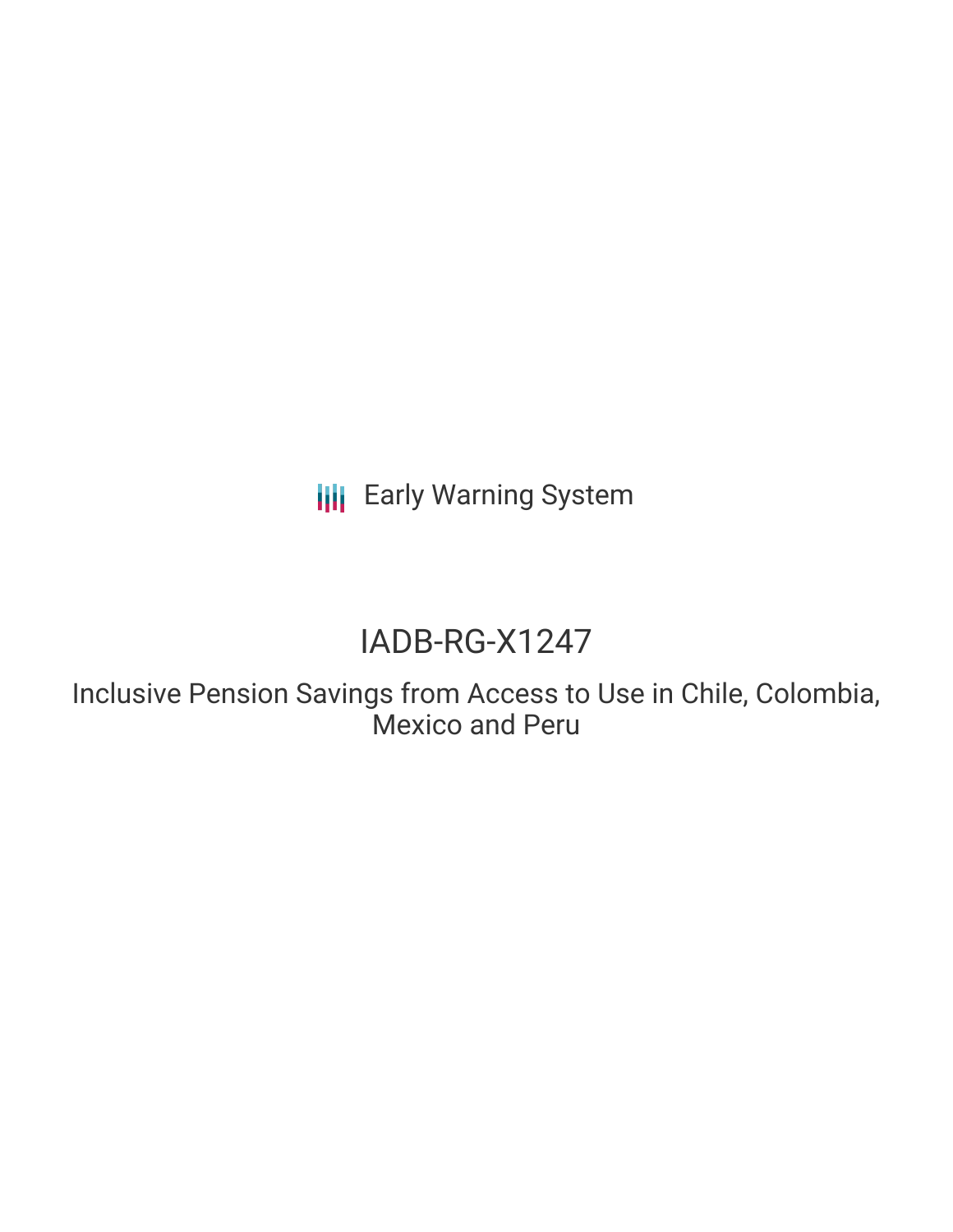

#### **Quick Facts**

| <b>Financial Institutions</b>  | Inter-American Development Bank (IADB) |
|--------------------------------|----------------------------------------|
| <b>Status</b>                  | Active                                 |
| <b>Bank Risk Rating</b>        | U                                      |
| <b>Voting Date</b>             | 2016-02-10                             |
| <b>Investment Type(s)</b>      | Loan                                   |
| <b>Investment Amount (USD)</b> | $$1.86$ million                        |
| <b>Project Cost (USD)</b>      | \$1.86 million                         |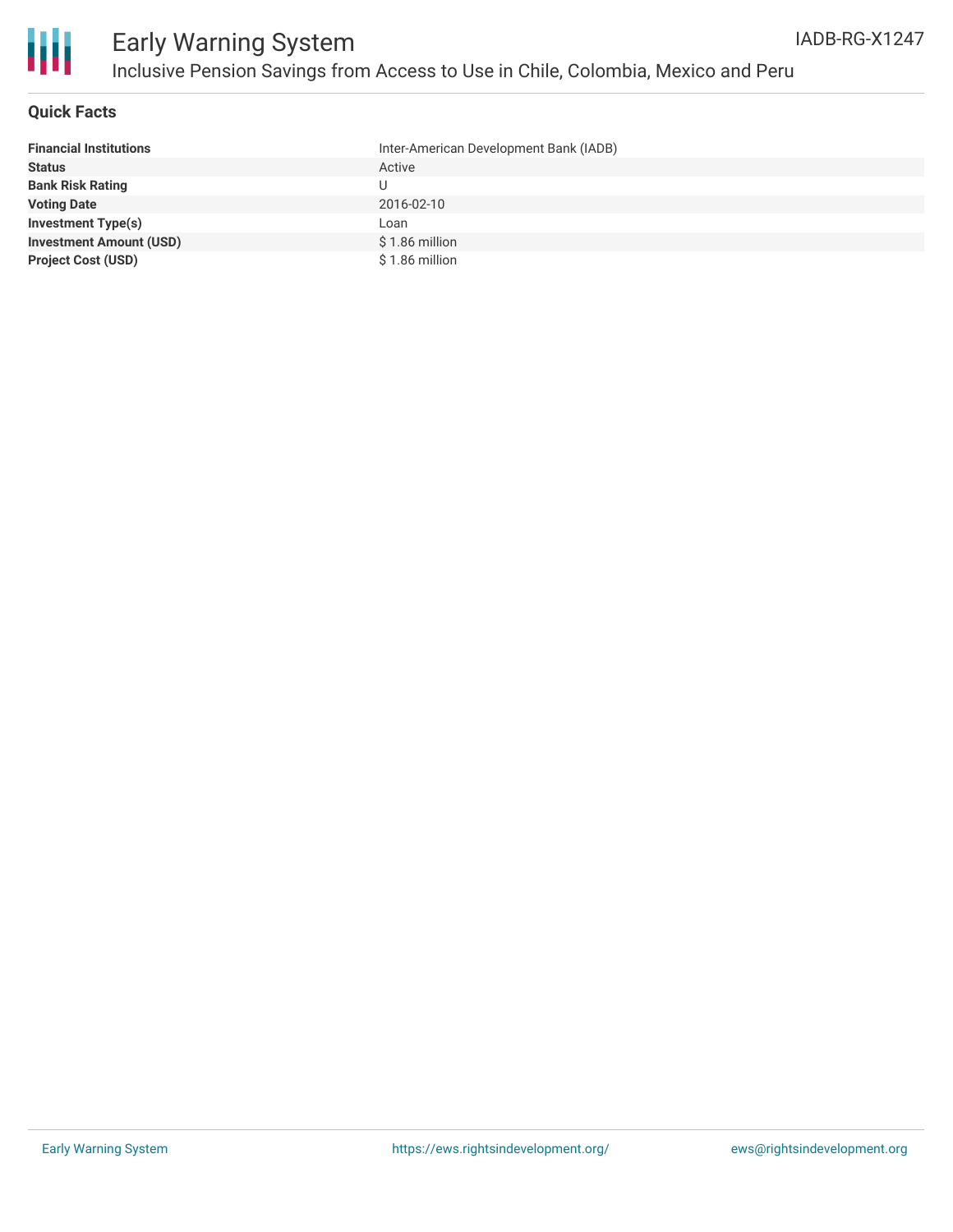

#### **Project Description**

The objective at the result level is to increase the number of low income people and independent workers that have access and use provisional savings services.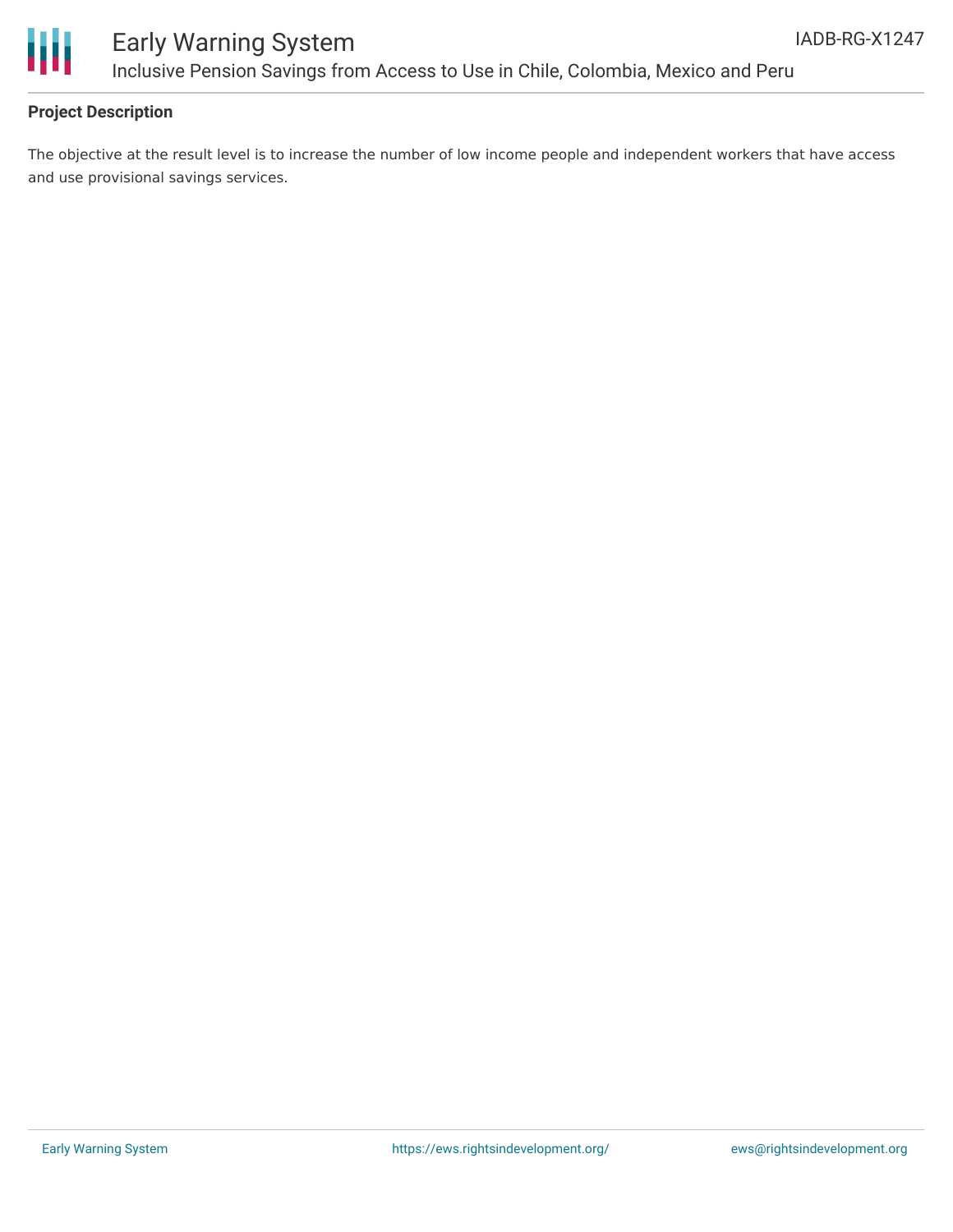

### Early Warning System Inclusive Pension Savings from Access to Use in Chile, Colombia, Mexico and Peru

#### **Investment Description**

• Inter-American Development Bank (IADB)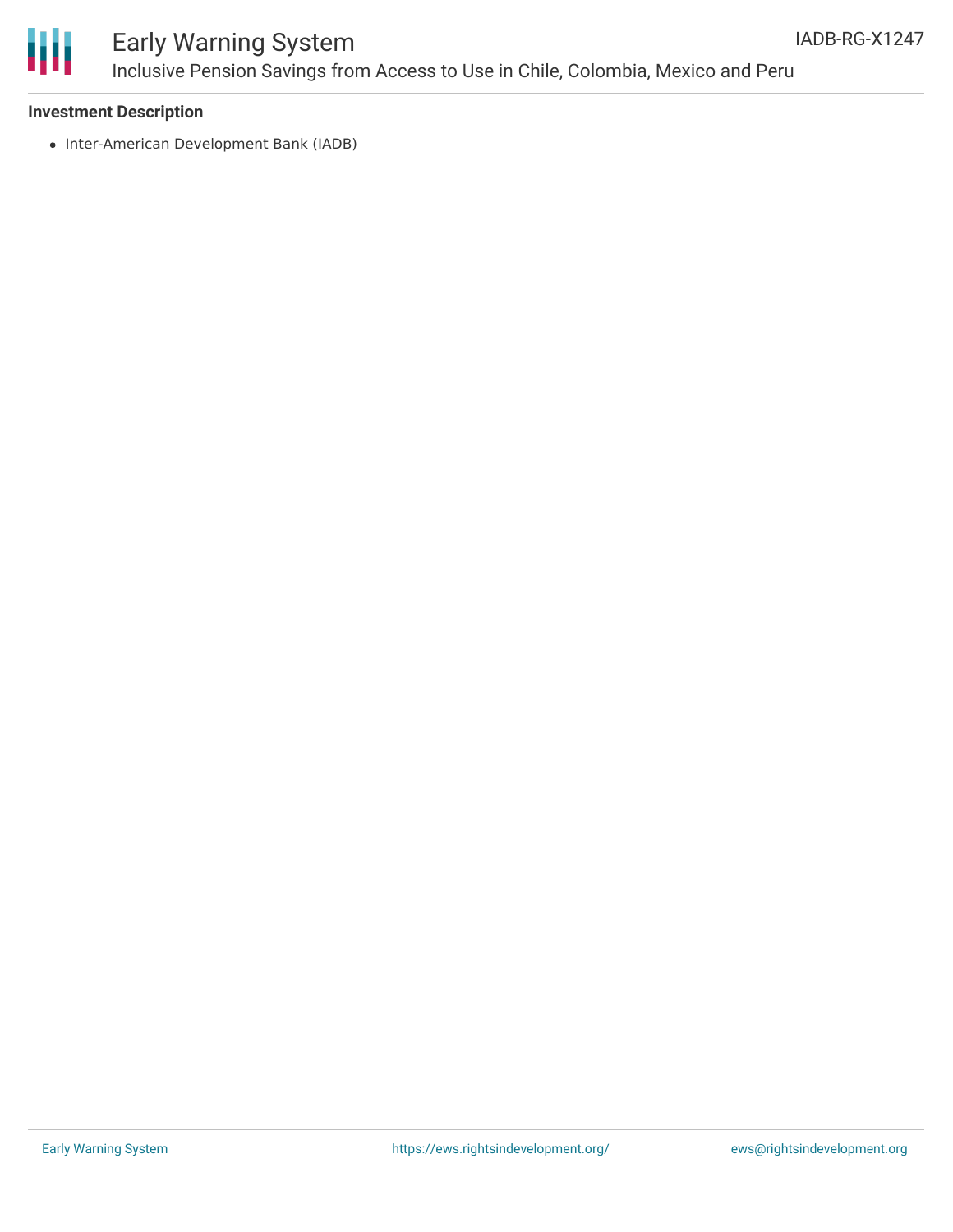

#### **Contact Information**

ACCOUNTABILITY MECHANISM OF IADB

The Independent Consultation and Investigation Mechanism (MICI) is the independent complaint mechanism and fact-finding body for people who have been or are likely to be adversely affected by an Inter-American Development Bank (IDB) or Inter-American Investment Corporation (IIC)-funded project. If you submit a complaint to MICI, they may assist you in addressing the problems you raised through a dispute-resolution process with those implementing the project and/or through an investigation to assess whether the IDB or IIC is following its own policies for preventing or mitigating harm to people or the environment. You can submit a complaint by sending an email to MICI@iadb.org. You can learn more about the MICI and how to file a complaint at http://www.iadb.org/en/mici/mici,1752.html (in English) or http://www.iadb.org/es/mici/mici,1752.html (Spanish).